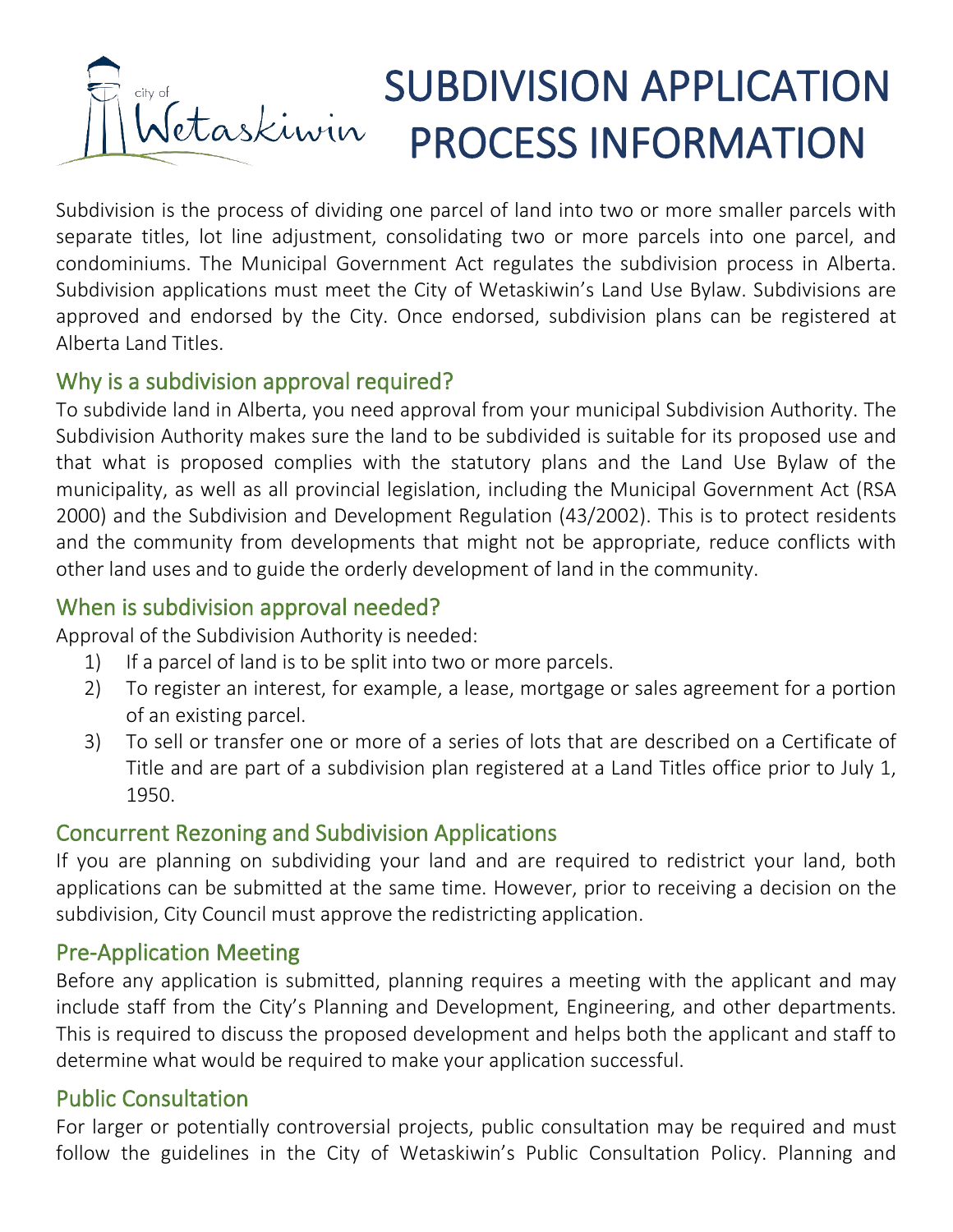

#### SUBDIVISION APPLICATION PROCESS INFORMATION

Development will determine if public consultation will be required at your pre-application meeting. Public consultations are to be held in a public meeting format and are organized, advertised and presented by the applicant, at the applicant's expense and is conducted before a formal application is submitted. The use of a court reporter is required and the transcripts from the meeting must be submitted at the time the application is made. Public consultation builds a transparent planning process and is required by the Municipal Government Act, as well, it provides the public an opportunity to learn about the plan, provide feedback and voice concerns that may be addressed by the applicant prior to an application being submitted.

#### Review Process

Applications for subdivision are submitted to the Planning and Development Department, Applications must be complete including all supporting documentation or they will not be entered into the system for review. Once an application is deemed complete, it will be circulated to other City departments and external agencies for review, this could take up to 45 days but is typically done in 2 to 3 weeks. As part of the deferral process all affected landowners will be notified. If your application is approved but a referring agency wants to appeal the decision, they will have 14 days to appeal to the Subdivision and Development Appeal Board. If no appeals are submitted, you will have 1 year to endorse your subdivision and this process will take the City 1 to 2 weeks to complete.

If you have any questions please contact the Engineering & Development department at 780- 361-4432 or by email at [development@wetaskiwin.ca](mailto:development@wetaskiwin.ca)

Stakeholders have a time limit of 30 days to voice in writing any concerns or support for the project. The applicant may be provided a summary of the comments received and will be expected to address and rectify any issues that arise. The circulation of all land use applications is required by law under the Municipal Government Act and contributes to a transparent planning process.

#### Report Preparation

Once all comments are received, the City will prepare a report to the Subdivision Authority. This report outlines the specifics of the parcel and the proposal and determines what conditions must be met before the subdivision can be endorsed for registration at Alberta Land Titles.

#### Subdivision Approval

Wetaskiwin's Subdivision Authority is the Director Municipal Services. This person has the authority to approve or refuse a plan of subdivision. Once the subdivision report is finalized it is forwarded to the Subdivision Authority for "Conditional Approval of Subdivision" or to "Refuse". The Subdivision Authority is required by the Municipal Government Act to render a decision on a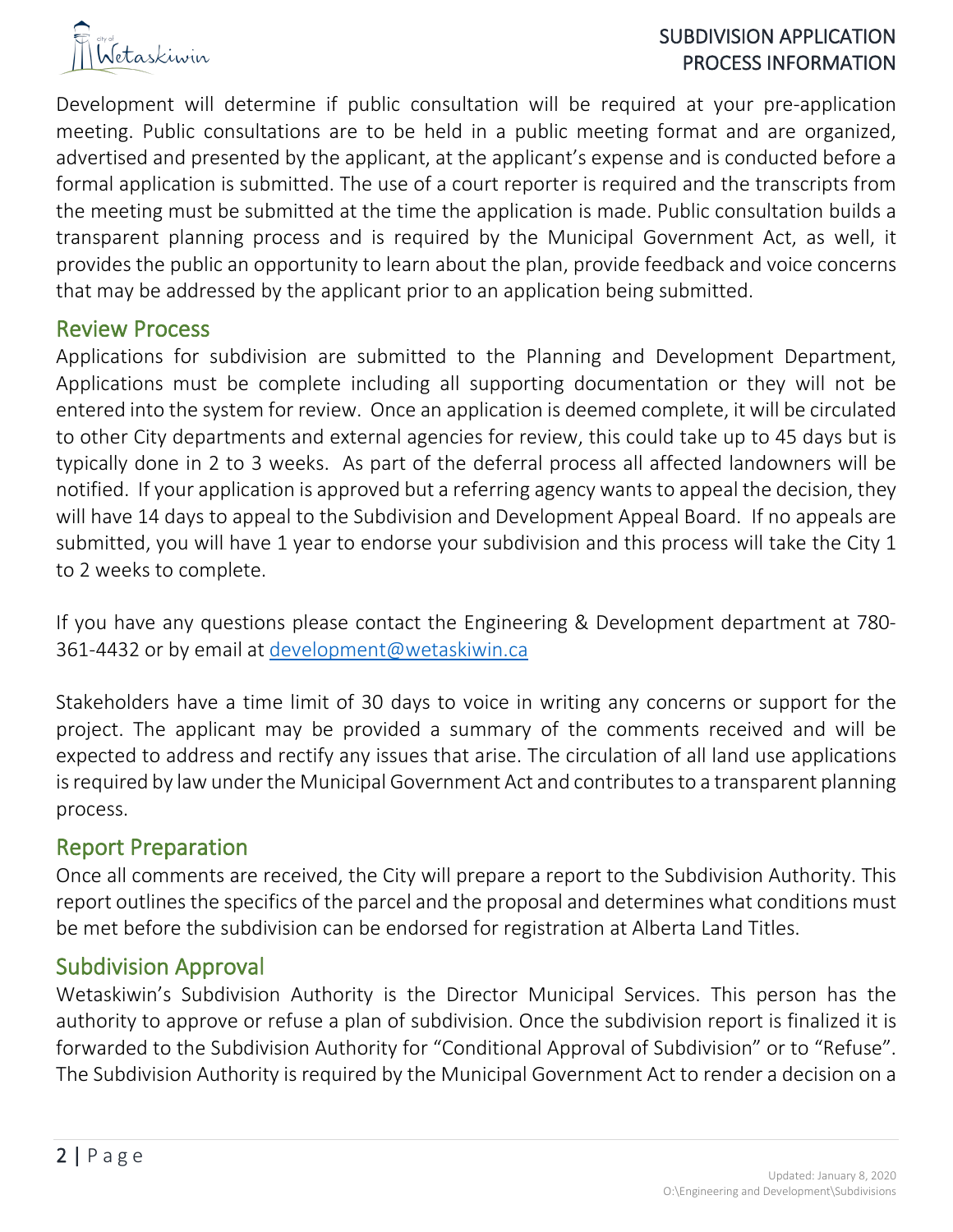

Subdivision Application within 60 days of the application being deemed complete by Planning and Development.

## The Subdivision Endorsement Process

When the City grants "Conditional Approval of Subdivision", the approval includes a list of conditions that must be met before the plans can be endorsed and registered at Alberta Land Titles. The conditions applied to a subdivision ensure that the interests of the City and other stakeholder groups, such as utility companies and neighbours, do not conflict with the proposed subdivision. In the case of larger parcels and multi lot subdivisions, conditions will usually include engineering plans and work to be completed prior to final endorsement. As a courtesy, the conditions of subdivision will be shared with the applicant, prior to conditional approval being granted.

If you are subdividing a large parcel or multi lot subdivision, the City may require the applicant to enter into a Development Agreement with the City. Development Agreements are coordinated through the Planning and Engineering Departments. The Development Agreement identifies issues that must be addressed before a plan of subdivision will be endorsed. The applicant must provide the City with a surveyed plan of what was approved. The plan must be completed by an accredited Alberta Land Surveyor. Once all the conditions of subdivision have been met and the endorsement application submitted, the City will review and endorse the documents provided by the applicant that are required for land titles registration. The documents are then returned to the applicant's surveyor or agent.

#### The Subdivision Registration Process

Once all the documents have been endorsed, the application is ready for registration with Alberta Land Titles. It is the responsibility of the surveyor to register the plan with Alberta Land Titles. The applicant has one year from the date of conditional approval to meet all conditions of subdivision and apply for endorsement. If additional time is required to meet these conditions, the applicant can apply for a time extension.

## Other Costs

An applicant needs to be financially prepared for the potentially expensive costs of subdivision. The applicant will be required at a minimum to supply a plan of subdivision prepared by a professional land surveyor. Some of the other costs that may or may not apply to your subdivision could include, but are not limited to:

- Municipal and School Reserves
- Engineering studies and reports
- Off-Site charges/Levies
- Transportation Levies
- Consultant Fees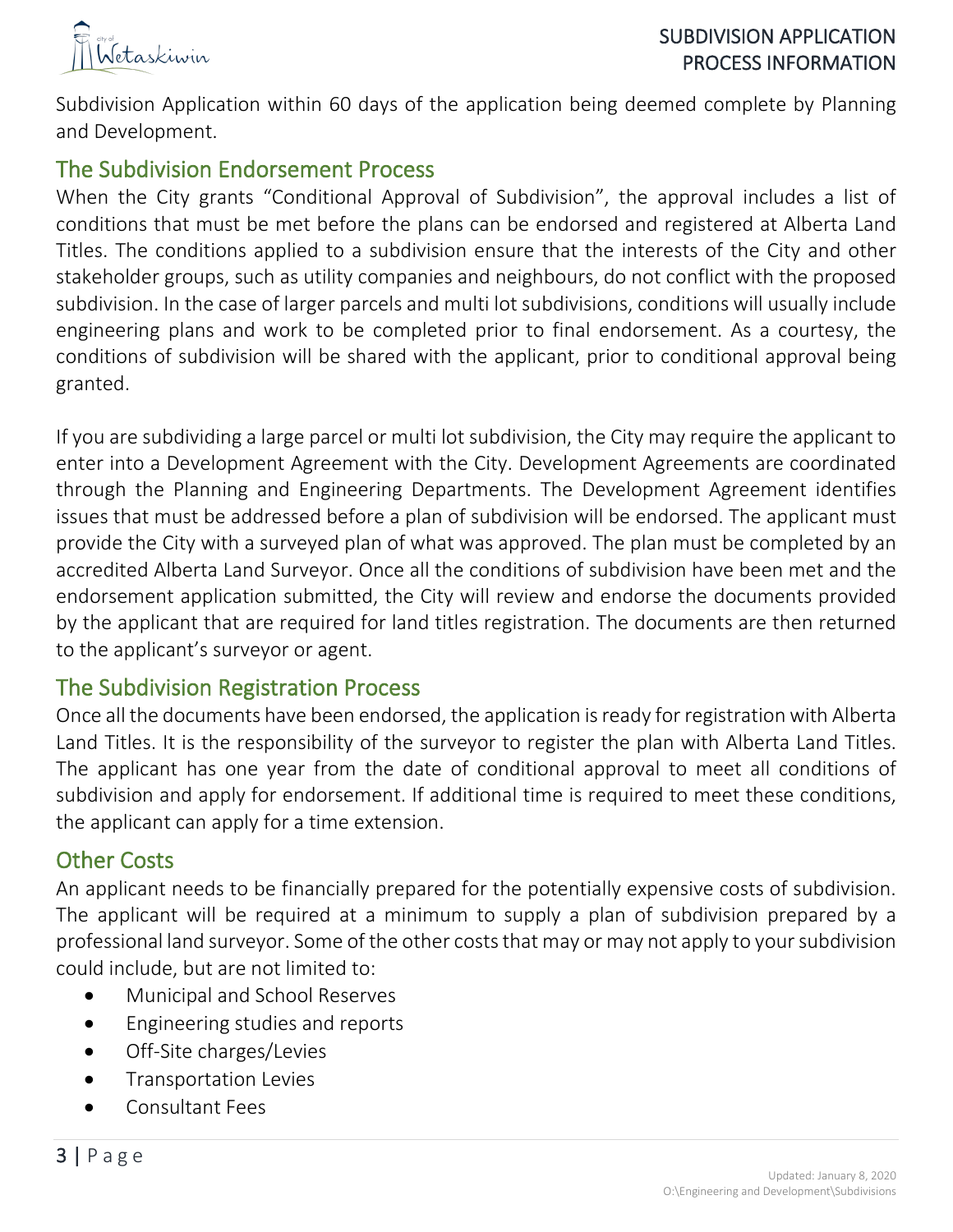



- Surveying Fees
- Drainage drawings
- Other costs associated with meeting the conditions of subdivision approval
- Alberta Land Titles Registration
- Servicing the Lots
- Comprehensive site plan

## Other Documents to Consult

Additional information that may assist in preparing a Subdivision application:

- Intermunicipal Development Plan
- City of Wetaskiwin's Municipal Development Plan
- Area Structure Plan for the neighbourhood
- City of Wetaskiwin Land Use Bylaw
- Community Standards Bylaw
- Surface Drainage Bylaw
- Utilities Master Plan
- Transportation Master Plan
- City Council Policy: Public Consultation Requirements
- City of Wetaskiwin Municipal Engineering Standards
- Municipal Government Act RSA 2000 Ch. M-26
- Municipal Government Act Subdivision and Development Regulation 43/2002
- Alberta Energy Regulator (AER) Directive 079 Surface Development in Proximity to Abandoned Wells [www.aer.ca](http://www.aer.ca/)

## Submitting an Application

#### Pre-Application Meeting

A pre application meeting may be required. If your application may be complicated or controversial an application will not be accepted until this pre application meeting is held.

#### Application Checklist

- 1) Subdivision application form with an owner authorized letter in the absence of the owner's signature on the application
- 2) Certificate of Title (1 copy)
- 3) Deferred Municipal Reserve Caveat
- 4) Letter of Request for Subdivision
- 5) Confirmation of Abandoned well Sites
	- a. Abandoned well declaration form signed
	- b. Abandoned wells map
- 6) Subdivision Plan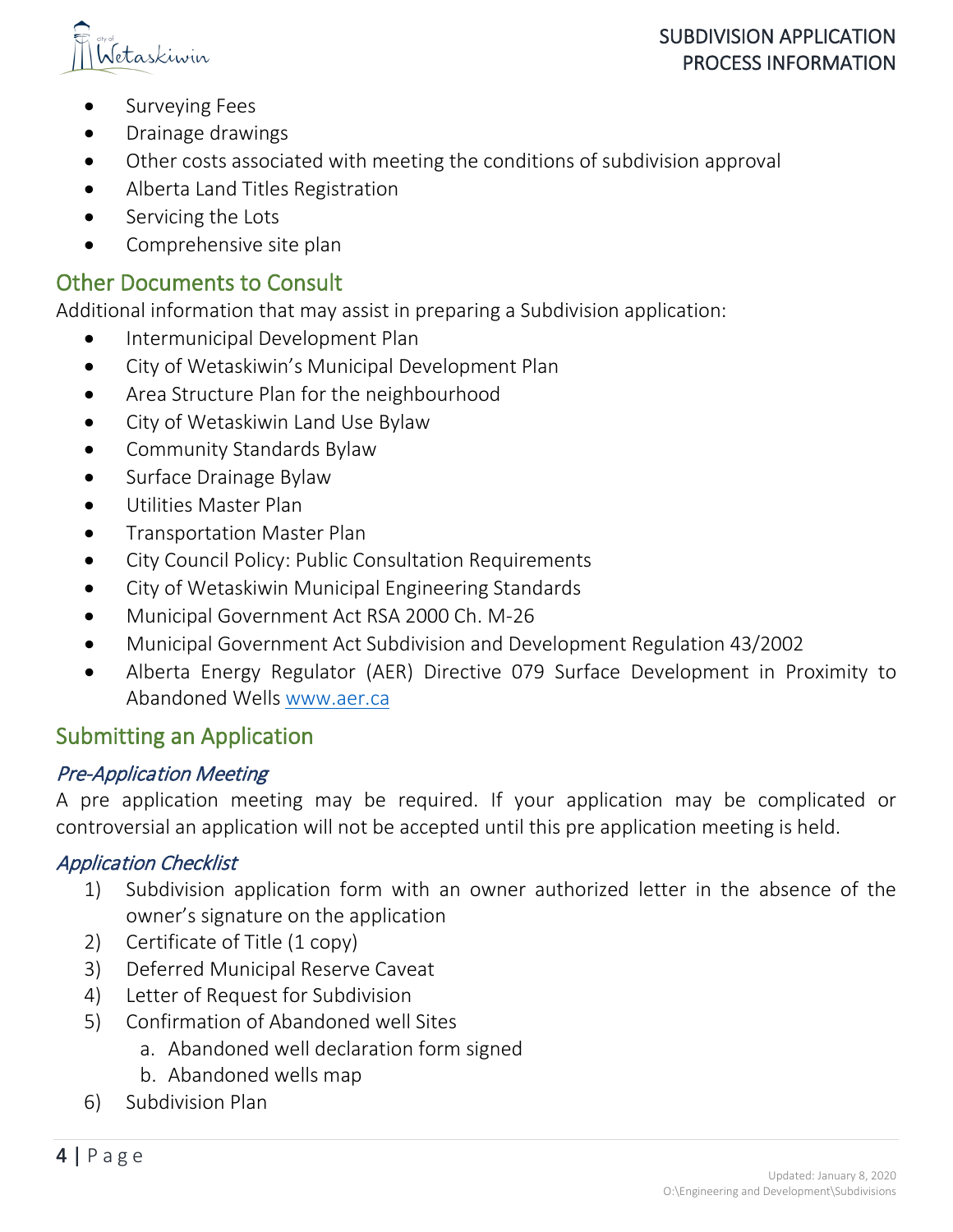

#### SUBDIVISION APPLICATION PROCESS INFORMATION

- a. Dimensions and locations of lot(s) and right of ways, new lots, and reserve lots
- b. Natural features including wetlands, bodies of water, top of bank, and treed areas
- c. Constructed features including highways, public roads, existing and proposed access locations
- d. Existing buildings including location, dimensions, and setbacks on existing buildings
- e. Wells and private sewage systems location and distance from property lines and buildings
- 7) Provide one copy of the subdivision plan drawn or digital, if digital it must be in AutoCad
- 8) Location map showing the proposed subdivision area in context to the City of Wetaskiwin one copy.
- 9) Fees as per fee bylaw attached
- 10) Supporting documentation and reports additional documents or studies may be required and include traffic impact analysis, boundary condition assessments, servicing reports etc.

#### Subdivision Application Form

Complete the application form with the authorization letter if required.

#### Certificate of Title

Provide one copy of the current title and any deferred municipal reserve caveats if registered on the title for the lands being subdivided.

#### Letter of Request for Subdivision

Letter describing the purpose of the subdivision application including the following information

- 1) Purpose of the subdivision
- 2) Legal land description of the lands being subdivided
- 3) Municipal address if applicable
- 4) Area of land being subdivided in acres
- 5) Proposed timing for the development
- 6) An overview of notable items
- 7) Conformity with City of Wetaskiwin planning documents
- 8) Servicing arrangements

# Confirmation of Abandoned Well Sites

The MGA's subdivision and development regulations requires applicants to provide documents either confirming the absence of an abandoned well or identifying the location(s) of well(s) withing the proposed subdivision area. This document must comply with the Alberta Energy Regulator (AER) in Directive 079, Surface Development in Proximity to Abandoned Wells.

The applicant should search for abandoned wells in the proposed development area by using the Abandoned Well Viewer or requesting the information form the AER Customer Contact Centre.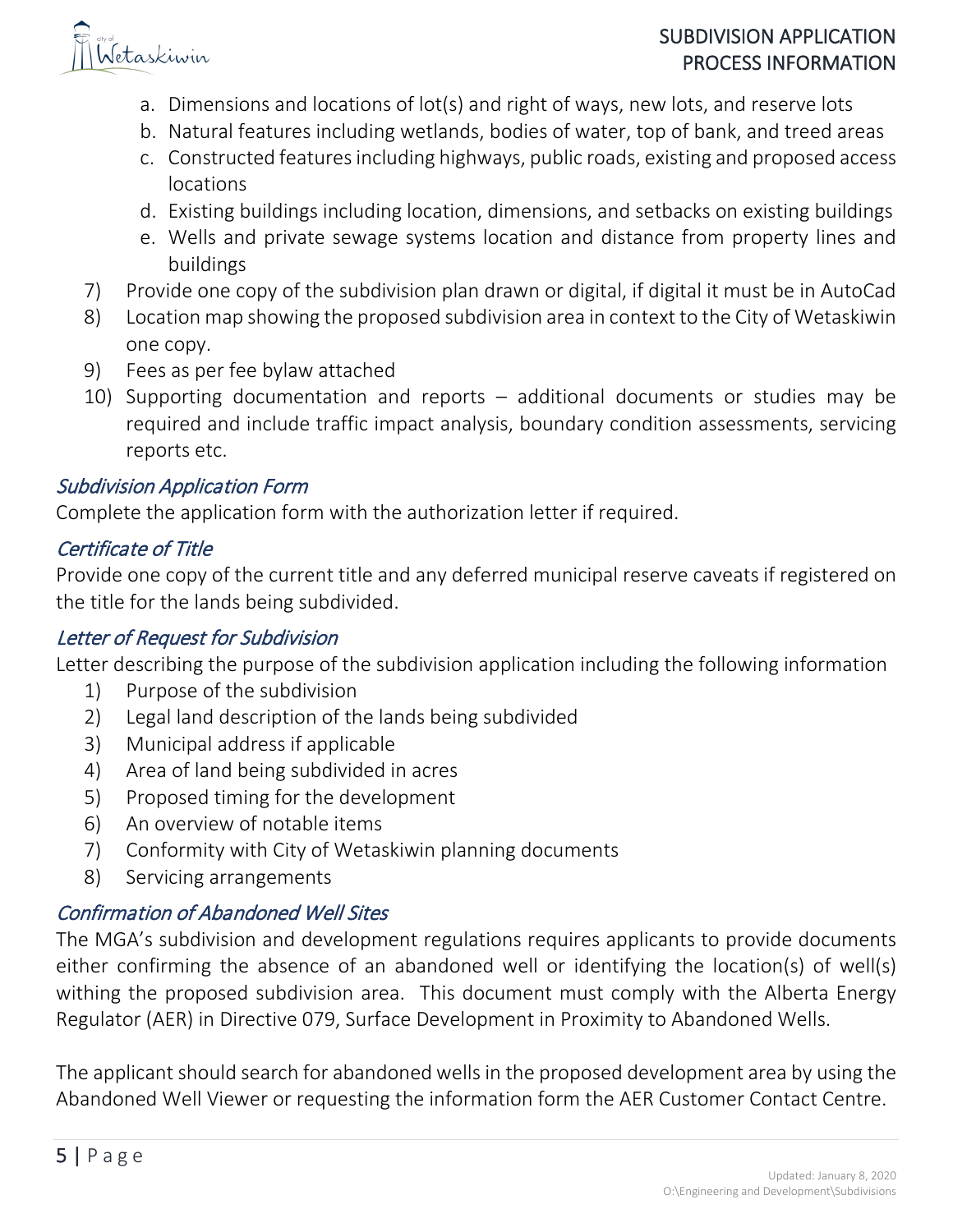

The following items are to be submitted:

- 1) Abandoned well declaration form, complete and signed for the subdivision area
- 2) Abandoned wells map from the AER website, if wells are present it must include the surface coordinates. If wells are present a plan illustrating locations and setbacks will be required as per AER.
- 3) Site information can be obtained at:
	- a. AER Customer Service Centre by phone 1-855-297-8311
	- b. Energy Regulator's OneStop application <https://extmapviewer.aer.ca/Onestop/Public/index.html>
	- c. Government of Alberta's GoeDiscover application [https://geodiscover.alberta.ca](https://geodiscover.alberta.ca/)

## Subdivision Plan

A dimensioned plan showing the proposed subdivision area prepared by an Alberta Land Surveyor with the following items is required:

- 1) Location and dimensions of the lot(s) and rights or ways including
	- a. The location, dimensions, ands boundaries of the land to be subdivided
	- b. The dimensions of each new lot(s) to be created including the remnant parcel
	- c. The dimensions of the new reserve lot(s) if any
	- d. The location and dimensions or the right of way for public utilities and any other right of ways required
- 2) Natural features including
	- a. Wetlands and bodies of water
	- b. Rivers, creek's, ravine, drainage courses
	- c. Top of bank
	- d. Forest or treed areas
- 3) Constructed features including
	- a. Highways
	- b. Public roads
	- c. Existing and proposed access locations
	- d. Drainage ditches
- 4) Existing buildings
	- a. The location, dimensions and setbacks to existing and proposed property lines of buildings on the subject land
	- b. Specify any buildings that are proposed to be demolished or moved
- 5) Wells and private sewage
	- a. The location of any existing or proposed wells
	- b. The location of any exiting or proposed private sewage disposal systems
	- c. The distance to these from existing or proposed buildings and property lines